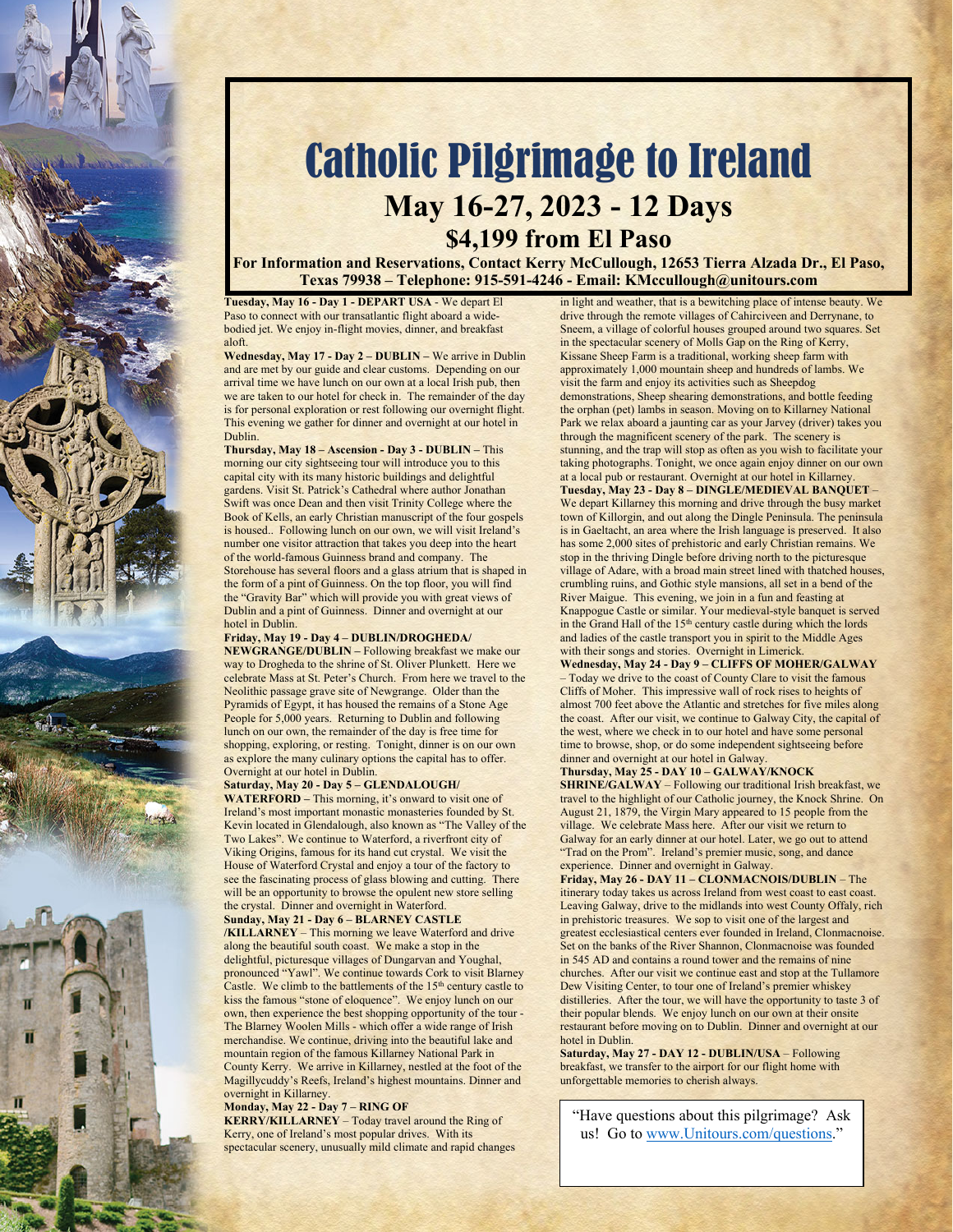| <b>Catholic Pilgrimage to Ireland</b><br>Mail to: Kerry McCullough, 12653 Tierra Alzada Dr., El Paso, Texas 79938<br>Please reserve seats on this Catholic Pilgrimage to Ireland - May 16-27, 2023<br>Enclosed please find deposit of \$500 per person (Payable to Unitours, Inc.)<br>PLEASE ENCLOSE A COPY OF YOUR PASSPORT (Passport MUST be valid until November 27, 2023, or later.) |                                                                                                                                   |
|------------------------------------------------------------------------------------------------------------------------------------------------------------------------------------------------------------------------------------------------------------------------------------------------------------------------------------------------------------------------------------------|-----------------------------------------------------------------------------------------------------------------------------------|
| $Name(s)$ as appears on passport)                                                                                                                                                                                                                                                                                                                                                        | My Roommate:                                                                                                                      |
| Address:                                                                                                                                                                                                                                                                                                                                                                                 | Please assign a roommate (if available)<br>I prefer a single room - \$602 supplement and                                          |
| City, State & Zip                                                                                                                                                                                                                                                                                                                                                                        | limited in number.<br>I/we wish to purchase optional travel insurance                                                             |
| Telephone:                                                                                                                                                                                                                                                                                                                                                                               | starting at \$206 now in order to cover preexisting<br>conditions. (See "Travel Insurance" on pilgrimage                          |
| Email address:                                                                                                                                                                                                                                                                                                                                                                           | terms for price and details.)                                                                                                     |
| $Name(s)$ to use on nametags                                                                                                                                                                                                                                                                                                                                                             |                                                                                                                                   |
| Charge my deposit to Visa MasterCard Amex                                                                                                                                                                                                                                                                                                                                                | Discover                                                                                                                          |
| Card $#$                                                                                                                                                                                                                                                                                                                                                                                 | Exp. Date<br>I understand that certain charges such as air taxes, fuel surcharges and rates of exchange can affect the final cost |

\_\_\_\_\_\_\_\_\_\_\_\_\_\_\_\_\_\_\_\_\_\_\_\_\_\_\_\_\_\_\_\_\_\_\_\_\_\_\_\_\_\_**Signature**

**TOTAL TOUR PRICE:** The tour price is based on airfare, cruise, land rates and rates of exchange in effect April 6, 2022. All rates are subject to change without prior notice. Should the rates go up or down, an adjustment would be made prior to departure. Refunds CANNOT be granted for any accommodations, services or events that are not used nor if you deviate from the tour. If fewer than 35 pilgrims participate a price adjustment may be necessary.

**PASSPORT AND VISA REQUIREMENTS:** A valid passport is required. At the time of printing, U.S. citizens holding valid passports DO NOT REQUIRE visas but may require COVID vaccination for the country or countries being visited. Passport MUST be valid until November 27, 2023, or later. Citizens of countries other than U.S. - please contact the consulate of the country or countries being visited to determine visa requirements.

AIR TRANSPORTATION: International flight reservations are being held on American Airlines. No stopovers are permitted. Any changes after ticket is issued, carries a mandatory charge of \$200. Once the tickets are issued, they are NON-TRANSFERABLE AND NON-REFUNDABLE. Any requests to change a ticket once issued will incur a reissue fee of \$200 plus any fare differential will apply. Cancellation of air seat within 90 days of departure will incur a \$200 penalty.

**DOMESTIC AIRFARE:** For those who make domestic air arrangements to the originating city of this tour, your tour host and Unitours strongly recommend the purchase of tickets that can be changed without heavy fees and penalties as international flight schedules are always subject to change.

**HOTEL ACCOMMODATIONS:** Specially selected hotels based on twin occupancy with private bath. Single Room supplement of \$602 will be charged where requested and available. If you do not have a roommate and Unitours is unable to arrange one, you will be billed for the single room supplement. All singles are subject to availability.

**MEALS:** Breakfast and Table D' Hote dinners are provided daily except where noted in the itinerary. An extra charge will be made when coffee, tea or other beverages are not included in the menu of the day with the dinner meal.

**TIPS AND TAXES:** Tips and taxes normally appearing on hotel and restaurant bills as service are included, as are all government and local taxes on hotels and meals, porterage of one suitcase per person. International departure taxes of \$104 plus current fuel surcharges of \$400 are included (subject to change). TIPS TO TOUR MANAGER/GUIDES, DRIVERS OR DINING ROOMS STAFF OF \$109 ARE NOT INCLUDED. One average sized suitcase not exceeding 50 lbs total weight and 62 linear inches (height plus width plus depth) is permitted throughout the trip.

**NOT INCLUDED:** Expenses and items not specifically mentioned in this brochure are NOT covered, including but not limited to: passport and visa fees, meals not listed and items of a personal nature such as laundry, wines, liquors, mineral waters, after dinner coffee or tea, sightseeing or services other than those specifically mentioned, tips and taxes mentioned above, excess baggage and insurance, etc.

**DEPOSITS AND CANCELLATIONS:** A deposit of \$500 is required to secure reservations. Any balance is to be paid in full no later than 60 days before departure of tour. Final payments received **by** Unitours after 45 days before departure must include a \$25 late payment fee. (This does not apply for new reservations made within 45 days of departure.) Reservations made within 60 days of departure must include full payment. Amex, Discover, Visa and MasterCard are accepted with signed reservation form. Final payments will be applied to same credit card on final payment due date including insurance. Cancellations made from time of reservation to within 61 days prior to departure - - \$400 administration fee (charged to deposit) plus any air penalties noted above. In the event of a cancellation from 60 to 31 days prior to departure - - \$400 administration fee plus up to 50% of the land cost, plus any air penalties noted above. No refund for cancellations received within 30 days of departure. All cancellation and refund claims must be in writing to Unitours, Inc. **BANK FEE:** A fee of \$50 will be charged for any check that is returned to us for insufficient or unavailable funds.

**DEVIATIONS:** A service charge of \$50 pp will be applied for any deviations made in tour, (where possible), PLUS any additional air or land charges incurred.

**TRAVEL INSURANCE:** Optional Travel Insurance is strongly recommended for your trip. See www.Unitours.com/TravelInsurance for full details including optional Cancel for any reason coverage. (NOT AVAILABLE FOR NEW YORK RESIDENTS.) Cost of travel insurance for this trip starts at \$206. To

cover preexisting conditions, insurance must be purchased with your

reservation. (See reservation form). If paying by check, add insurance cost to your deposit. Insurance can also be purchased at the time of your final payment. L**AND ARRANGEMENTS:** The tour operator reserves the right to change the itinerary due to unforeseen emergencies.

**RESPONSIBILITIES:** Unitours, Inc., the organizer, and their representatives act only as agents for the tour members in making arrangements for hotels, transportation, sightseeing, restaurants or any other services in connection with the itinerary. They will exercise reasonable care in making such arrangements, however, they do not assume any liability whatsoever, for any injury, damage, loss, accident or delay to person or property because of any acts of war or terrorism, any act of default of any hotel, carrier, restaurant, company or person rendering any of the services included in the tours. The tickets, coupons, tariffs, rules or contracts currently in use by any carrier, hotel, restaurant or other contractor rendering services shall constitute the sole contract between such contractor and the tour member. **Unitours Inc., or the organizer, accept no responsibility for any damage or delay due to sickness, pilferage, labor disputes, machinery breakdown, quarantine, government restraints, weather or any other cause beyond their personal control**. No carrier shall be responsible for any act, omission or events during the time passengers are not on board its own conveyance. The right is reserved to cancel or change itineraries or substitute services without notice and to decline to accept or retain any passenger at any time. In view of statutory or contractual limitations that may apply to personal injury or property damage losses the purchase of accident and baggage insurance is strongly recommended. Optional travel insurance offered by Unitours must be paid with your final payment.

**ERRORS:** In case of printing, typographical errors, computer errors, verbal or human billing errors, we reserve the right to invoice or re-invoice participants with corrected billing.